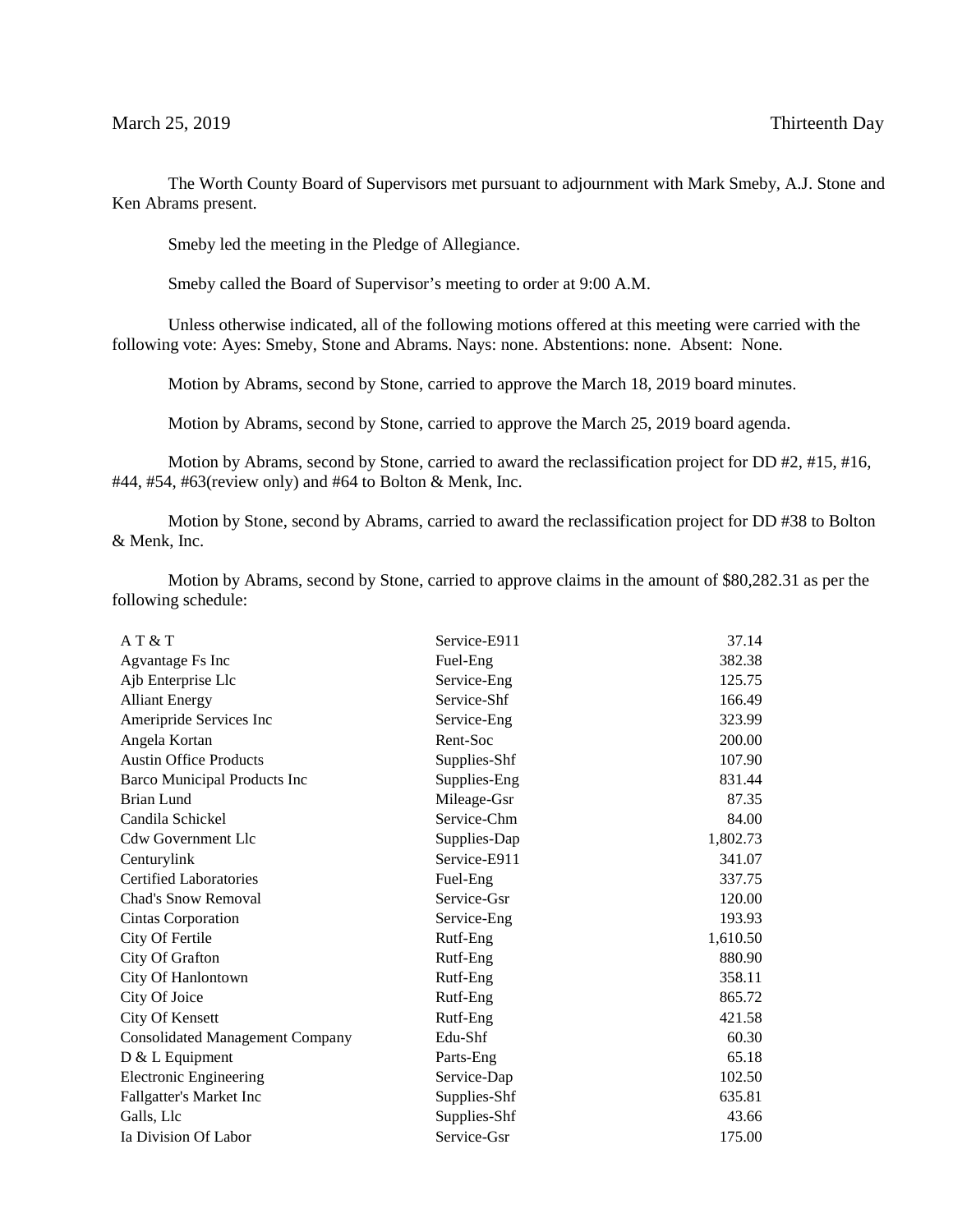| Ia State Sheriffs & Deputies Association  | Edu-Shf            | 250.00    |
|-------------------------------------------|--------------------|-----------|
| Interstate Batteries Of Upper Iowa        | Supplies-Eng       | 328.85    |
| Ip Pathways                               | Service-Dap        | 620.20    |
| Isaca                                     | Dues-Aud           | 225.00    |
| J & J Machining Welding & Fabricating     | Service-Eng        | 360.54    |
| Jacki Backhaus                            | Reimb-Aud          | 550.90    |
| Jacob Hanson                              | Reimb-Trs          | 274.48    |
| Jacobs Trading Company                    | Supplies-Ema       | 1,500.00  |
| Joel Rohne                                | Mileage-It/Gis     | 177.48    |
| Joe's Collision & Performance Inc         | Supplies-Eng       | 736.88    |
| Kaman Industrial Technologies Corporation | Supplies-Eng       | 12,078.20 |
| <b>Kenneth Abrams</b>                     | Mileage-Sup        | 395.72    |
| Knudtson Automotive Service               | Service-Shf        | 765.42    |
| Lea Mobile Glass Inc                      | Parts-Eng          | 221.32    |
| Manly Junction Signal                     | Service-Sup        | 560.71    |
| Marco Technologies Llc                    | Service-Shf        | 136.37    |
| Medline Industries Inc.                   | Supplies-Phd       | 176.01    |
| Menards Inc                               | Supplies-Eng       | 93.98     |
| Midwest Wheel Companies Inc               | Supplies-Eng       | 255.10    |
| Mike's Automotive                         | Service-Eng        | 344.63    |
| Mpe Equipment Services, Inc.              | Supplies-Eng       | 1,842.45  |
| Napa Auto Parts                           | Supplies-Eng       | 15.66     |
| <b>Nelson Family Trust</b>                | Rent-Shf           | 300.00    |
| Niacog                                    | Service-Tra        | 6,401.69  |
| Northwood Anchor Inc                      | Service-Trs        | 1,618.87  |
| Nsb Bank                                  | Supplies-Trs       | 68.08     |
| Panama Transfer Inc                       | Supplies-Eng       | 60.00     |
| Peopleservice Inc                         | Service-Wat & Wwt  | 15,795.45 |
| <b>Pitney Bowes Global</b>                | Service-Dap        | 402.99    |
| Plunkett's Pest Control Inc               | Service-Ema        | 30.00     |
| Pocket Press, Llc                         | Supplies-Aty       | 21.49     |
| <b>Quill Corporation</b>                  | Supplies-Phd       | 109.95    |
| Reinhart Food Service Llc                 | Supplies-Shf       | 499.55    |
| <b>Rick Christeson</b>                    | Reimb-Eng          | 53.49     |
| Seat                                      | Dues-Aud           | 250.00    |
| <b>Staples Credit Plan</b>                | Supplies-Phd       | 826.65    |
| State Hygienic Laboratory                 | Service-San        | 25.00     |
| Teresa Olson                              | Reimb-Rec          | 573.84    |
| The Schneider Corporation                 | Service-Dap        | 60.00     |
| Thomas Reid                               | Supplies-Vaf       | 599.80    |
| Ver Helst Snyder Drug                     | Supplies-Aty       | 82.87     |
| Verizon Wireless                          | Service-It/Gis     | 970.70    |
| Visa                                      | Service-Con        | 2,277.69  |
| Waste Management Of Iowa Inc              | Service-Sdp        | 3,022.02  |
| Watson & Ryan Plc                         | Service-Asr        | 3,542.10  |
| Windstream                                | Service-Eng        | 14.20     |
| Worth County Engineer                     | Fuelshf            | 3,684.19  |
| Ziegler Inc                               | Supplies-Eng       | 6,720.61  |
|                                           | <b>Grand Total</b> | 80,282.31 |

Motion by Stone, second by Abrams, carried to approve payroll eligibility verification for Ericha Weberg at 30hr/week at \$25.00/hour as submitted by public health.